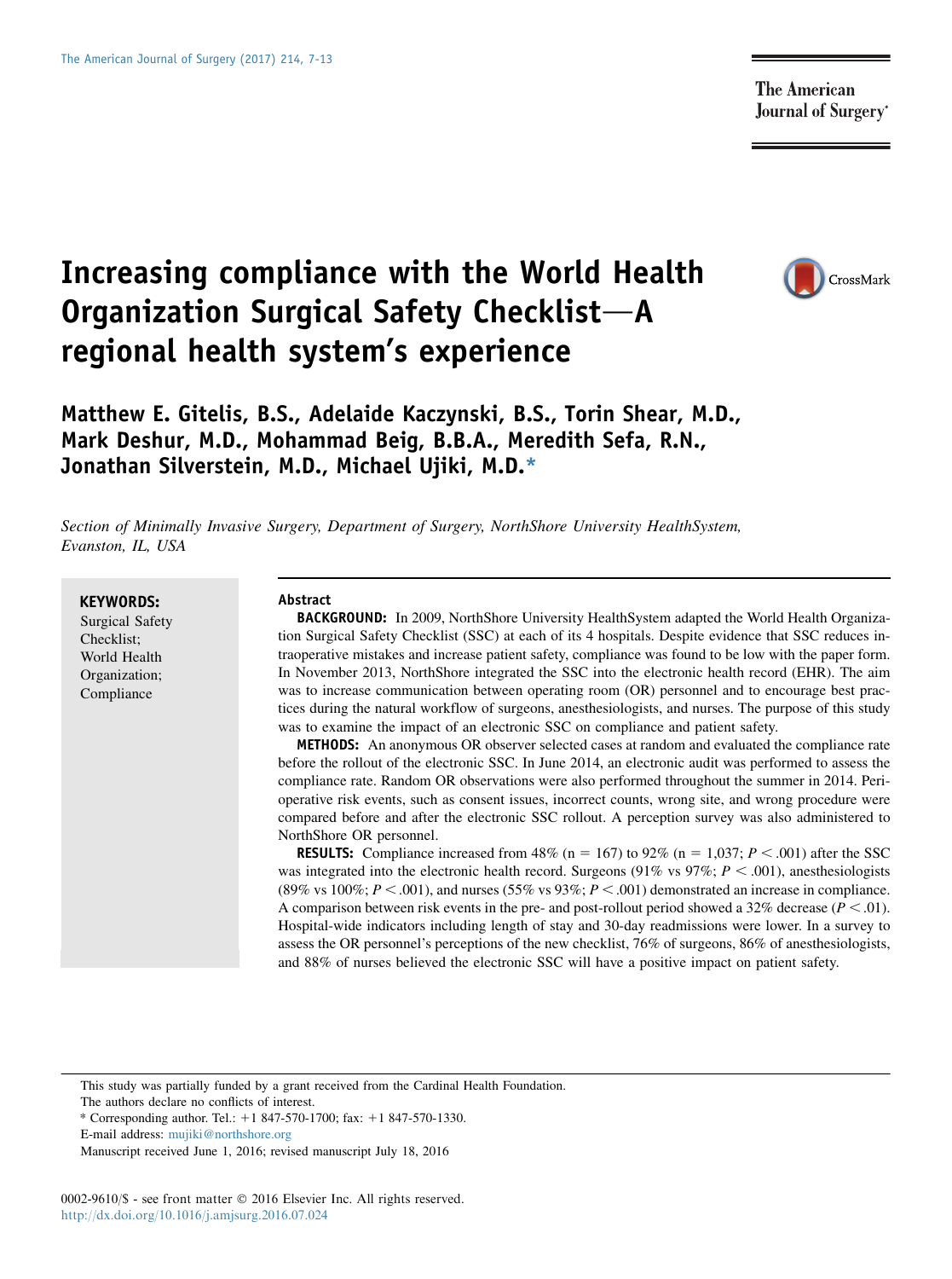CONCLUSIONS: The World Health Organization SSC is a validated tool to increase patient safety and reduce intraoperative complications. The electronic SSC has demonstrated an increased compliance rate, a reduced number of risk events, and most OR personnel believe it will have a positive impact on patient safety.

2016 Elsevier Inc. All rights reserved.

In 2008, the World Health Organization (WHO) published the ''Safe Surgery Saves Lives'' guidelines identifying multiple recommended practices to ensure the safety of surgical patients.<sup>[1](#page-6-0)</sup> This publication unveiled the WHO Surgical Safety Checklist (SSC), a 19-item comprehensive checklist designed to reduce the rate of major surgical complications and mortality via a systematic approach to safely navigate a patient through an operating room (OR) encounter. Soon after the checklist was released, an international comprehensive study demonstrated a reduction in mortality rates from 1.5% to .8% and inpatient complications from 11.0% to 7.0% after the implementation of the  $SSC<sup>2</sup>$  $SSC<sup>2</sup>$  $SSC<sup>2</sup>$  Since the release of this high impact study, a multitude of institutions have reported their experience implementing an  $SSC.<sup>3–6</sup>$  $SSC.<sup>3–6</sup>$  $SSC.<sup>3–6</sup>$ 

In a few short years since the inception of the WHO SSC, approximately 3,900 hospitals in 122 countries have adapted some form of the  $SSC$ .<sup>[7](#page-6-0)</sup> The medical community was inspired by the impressive results of early adapters, especially considering the perceived straight forward implementation of the checklist. If pilots have been using a preflight checklist for decades, why can't the same concept be applied in the OR? Unfortunately, as the SSC has become more widely adapted, several institutions have been unable to reproduce the dramatic gains in patient safety. $8$  The theories for this are plentiful; however, a few common themes tend to be described in the literature. The failure of an SSC to improve surgical patient outcomes is typically attributed to poor compliance with the items on the list,  $9-12$  a lack of "buy-in" among the OR personnel,<sup>[13](#page-6-0)</sup> and/or an ineffective rollout strategy. $14$ 

Although a vast amount of data suggests that a properly implemented SSC reduces preventable mistakes in the OR, there is little known as to how to implement the checklist most effectively to avoid these potential pitfalls. We hypothesized that a technological solution would be the ideal approach to maximize the compliance rate and ultimate effectiveness of the WHO SSC at our institution. In 2009, NorthShore University HealthSystem first adapted the WHO SSC at each of its 4 hospitals. The checklist was implemented according to the WHO guidelines as a paper form that traveled with the patient throughout the surgery encounter; however, a formal evaluation in the summer of 2013 indicated an unacceptably low compliance rate. This study aimed to examine the impact of a new SSC integrated into the electronic health record (EHR) on compliance and patient safety.

#### Methods

#### Study design

This retrospective cohort study took place between March 2013 and October 2014 at our institution. Before November 2013 (pre-rollout), a paper WHO SSC was used in the OR. In November 2013 (post-rollout), a multidisciplinary team of surgeons, anesthesiologists, nurses, and trainers launched the electronic SSC at 4 NorthShore hospitals. The primary outcomes measured before and after rollout included the compliance rate for the first column of the checklist (all items to be completed before the induction of anesthesia, excludes timeout and sign out), identified surgical risk events, and hospital wide quality indicators.

#### Data collection

Between July and October 2013, an anonymous observer was randomized to different ORs to evaluate the compliance rate of the paper WHO SSC  $(n = 167)$ . Compliance was defined as 100% completion and documentation of the first column of the WHO SSC before the induction of anesthesia. In February 2014, 3 months following the initial rollout of the new electronic SSC, a perceptions survey was administered to OR personnel. During the following summer, in June 2014, an electronic audit was performed to assess the compliance rate of the electronic SSC from data residing in the EHR ( $n = 1,037$ ). At this same time, a second round of randomized OR observations were also performed and lasted throughout the summer 2014 ( $n = 50$ ). In September 2014, perioperative risk events, such as consent issues, incorrect counts, wrong site, and wrong procedure were compared before and after the electronic SSC rollout.

#### Integration into the electronic health record

Starting in the spring 2013, a multidisciplinary team of surgeons, anesthesiologists, nurses, and software developers initiated a weekly meeting to plan the implementation of the new electronic checklist. The team identified several goals for the new checklist:

- (1) Increase communication between OR personnel.
- (2) Allow collaboration between the surgical team and ambulatory services unit while being physically located in separate areas of the hospital.
- (3) Leverage the EHR to autopopulate the WHO SSC for certain data points, such as patient allergies and pregnancy test results.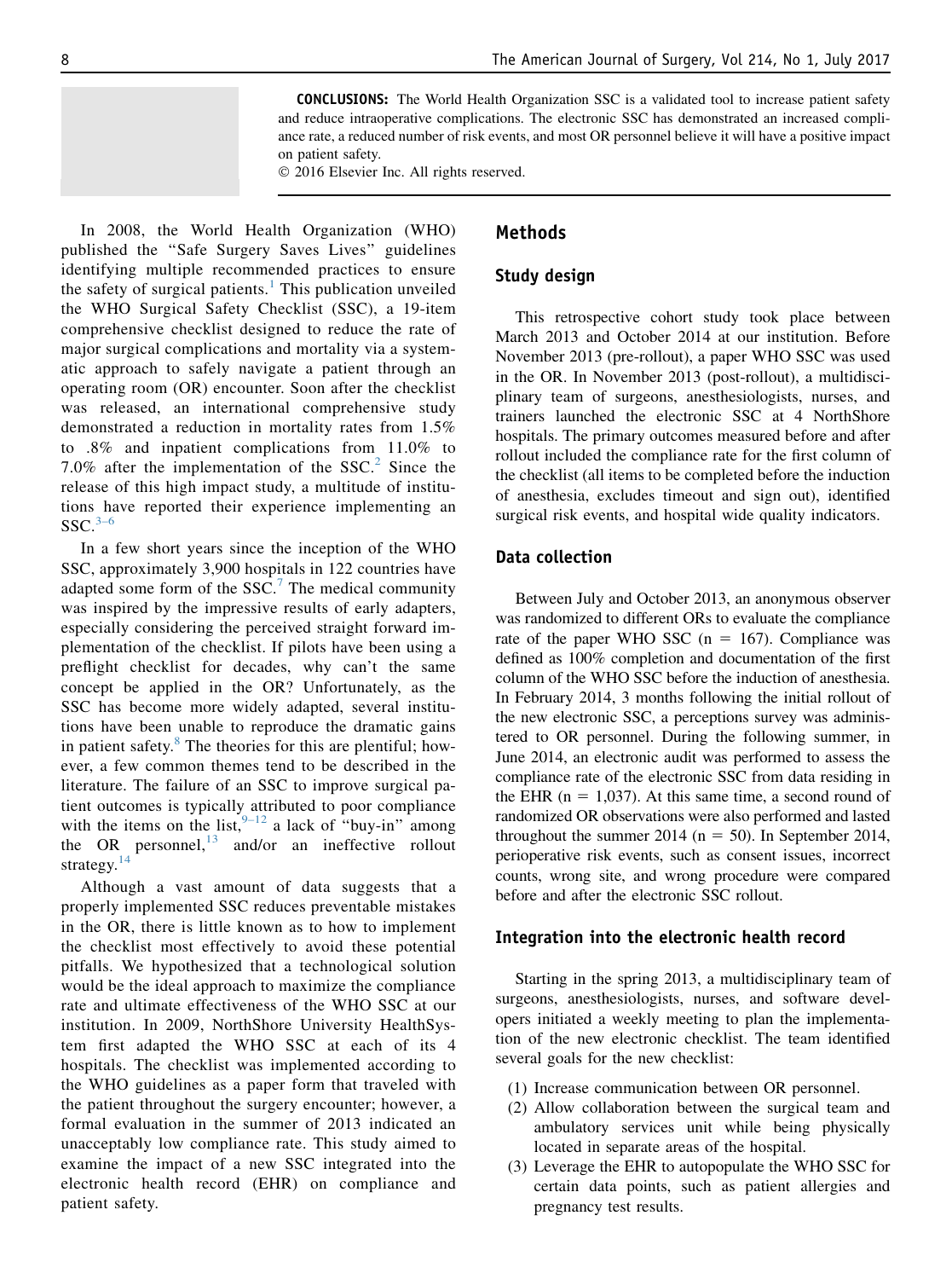(4) Encourage best practices during the natural workflow of surgeons, anesthesiologists, and nurses.

Several systematic changes were implemented to improve the checklist. First, the WHO SSC was integrated into Epic (Epic Systems Corporation, Madison, WI), the EHR used at NorthShore. The responsibilities of the checklist were divided between the surgeon, anesthesiologist, and nurse. Because the EHR can monitor in real-time the status of each individuals checklist responsibilities, we were able to design a barrier to prevent the patient from entering the OR until all SSC-related items were complete. The OR status board underwent a design upgrade that displayed an "S", "A", "N", and "R"; each letter respectively stands for ''Surgeon'', ''Anesthesiologist'', ''Nurse'', and ''Room''. To proceed with transporting the patient into the OR, every letter must be dropped from the OR status board. The intention behind this concept was to allow coordination among the surgical team regarding the status of the individualized checklist responsibilities.

The surgeon was required to complete the preoperative workflow for the SSC within 24 hours of surgery. This included entering a preoperative note and reviewing several items about the planned surgery. The anesthesiologist had to declare readiness to begin the case and attest that all equipment is in working order. The nurse responsibilities for the WHO SSC were divided between the nurse in the ambulatory services unit and the circulating nurse; however, ultimately, the circulating nurse had to verify all information was correct. These responsibilities included reviewing the surgeon's note matches the OR schedule, the patient's consent form matches the OR schedule, among other items.

Clinical decision support (CDS) was also built into the new electronic SSC. Examples of CDS include autopopulating the patient's allergies, consent form, history and physical, surgeon's preoperative note, among other items so they are automatically able to be reviewed and signed off. Before this, a major setback identified for the paper form was that it required the nurse to constantly search for items located deep within the EHR. Furthermore, because the circulating nurse and surgeon were rarely in the same physical location before a case, this required the nurse to repeatedly check the EHR for the surgeon's preoperative note. Without the note, the nurse specific responsibilities could not be completed. Using CDS, our team was able to autopopulate many relevant items for the WHO SSC, so they are easily accessible for the surgical team and ready for sign off.

#### Implementation

The new electronic SSC went live at NorthShore hospitals in November 2014. The multidisciplinary team responsible for the rollout anticipated the critical importance of a smooth transition. This was not only important to maintain patient safety but also to maximize the chance of OR personnel ''buy-in'' to the new system. In the months before the implementation, regular meetings were held to inform all OR personnel of the upcoming changes. Not only was every staff member properly trained on the new WHO SSC workflow in the EHR but it was also explained why management believed this would improve patient safety. During the rollout, many issues were anticipated; however, even with months of planning, there were still some growing pains in the first few weeks. Fulltime Epic trainers were staffed in the OR for the first 2 weeks after the rollout, and several meetings were required to reconcile minor technical glitches. Nevertheless, the overall rollout was deemed a success, and the new system has remained stable over the upcoming year.

#### Results

#### Compliance

During the pre-rollout period, compliance was evaluated by random OR observations and was assessed to be 48% overall ( $n = 167$ ). Surgeons, anesthesiologists, and nurses demonstrated varying levels of compliance. Several of the items that were ultimately the responsibility of the nurse were also dependent on other personnel and tended to have the lowest compliance rate. For example, reconciling the surgeon's preoperative note and the OR schedule was only performed in 68% of cases observed ([Table 1\)](#page-3-0). In addition, several items were found to have a low compliance rate because they were not documented until after the case. During the pre-rollout phase of this study, WHO SSC paper forms were collected at the end of an OR encounter, and the compliance rate was assessed. This compliance rate was measured to be above 90% but was believed to be artificially high due to the fact that a paper form SSC could be completed after the case. The pre-rollout random observations confirmed this was the case.

During the post-rollout period, nearly every single available metric relating to compliance was improved. The overall compliance rate increased from 48%  $(n = 167)$  to 92%  $(n = 1,037; P < .001)$  as evidenced by the electronic audit performed in June 2014. Surgeons (91% vs 97%;  $P < .001$ ), anesthesiologists (89% vs 100%;  $P < .001$ ), and nurses (55% vs 93%;  $P < .001$ ) demonstrated an increase in compliance [\(Fig. 1\)](#page-3-0). Furthermore, the compliance rate was assessed by hospital, time of day, day of the week, and surgical specialty, and nearly, all metrics maintained statistically significant improvement [\(Table 2\)](#page-4-0). Randomized OR observations performed during the summer in 2014 demonstrated a 100% compliance rate  $(N = 50)$ .

#### Outcomes

A comparison between risk events in the pre- and postrollout periods showed a 32% decrease (106 vs 67;  $P < .01$ ;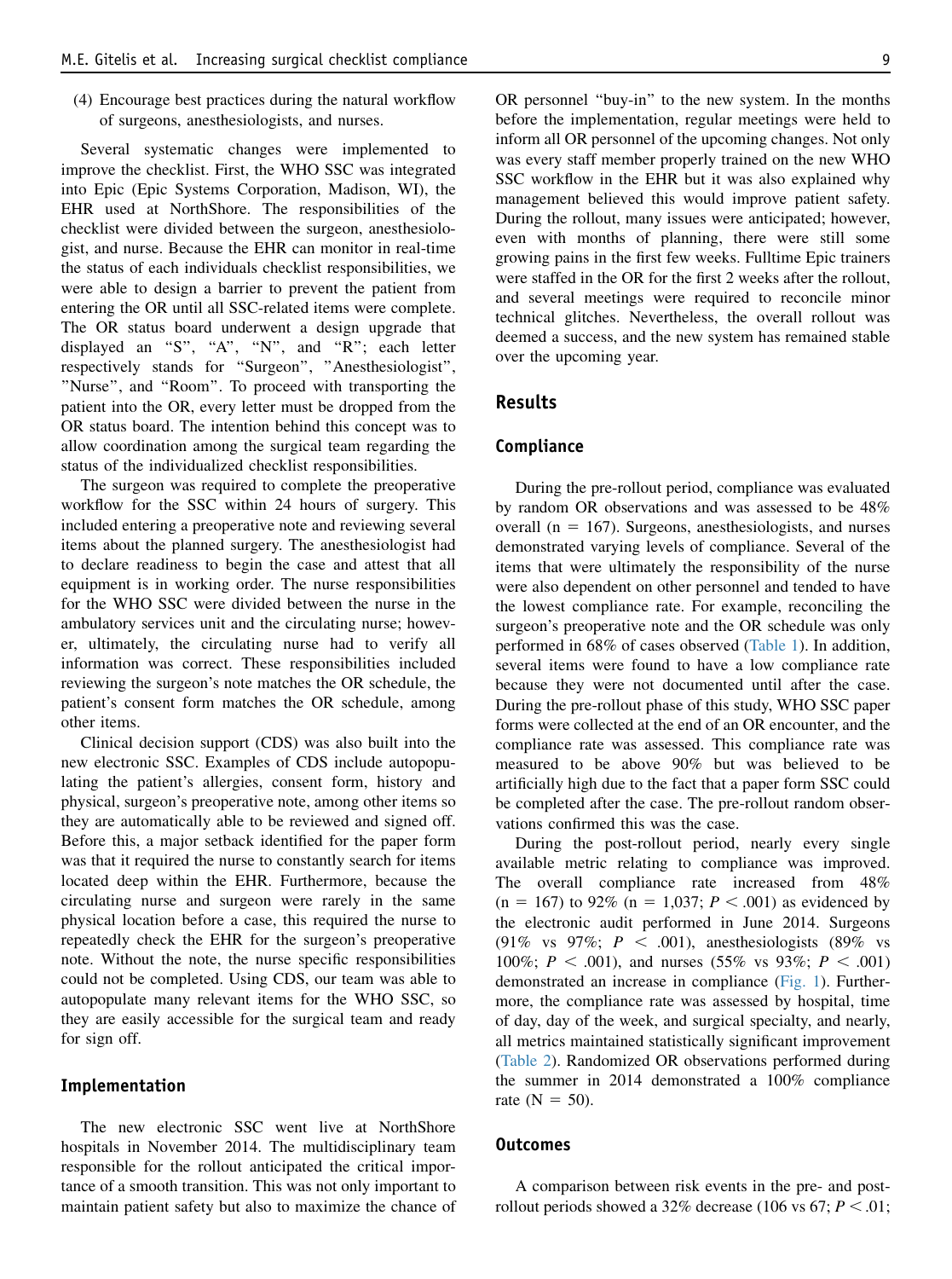| Specialty | Item on the WHO Surgical Safety Checklist         | Pre-rollout ( $n = 167$ ) | Post-rollout ( $N = 1,037$ ) |
|-----------|---------------------------------------------------|---------------------------|------------------------------|
| S         | PreOp note                                        | 93%                       | 98%                          |
|           | Site and side confirmed and marked                | 93%                       | 98%                          |
|           | Procedure with patient                            | 93%                       | 98%                          |
|           | Consent complete and accurate                     | 93%                       | 98%                          |
|           | H and P complete                                  | 93%                       | 98%                          |
|           | Consent and preop note reconciled                 | 93%                       | 98%                          |
|           | Diagnostic/Radiology results are available in OR  | 92%                       | 98%                          |
|           | VTE prophylaxis ordered                           | 92%                       | 97%                          |
| A         | Anesthesia machine and equipment check            | 89%                       | 100%                         |
|           | Anesthesia pre op patient evaluation.             | 88%                       | 100%                         |
|           | Potential for blood loss requiring blood products | 88%                       | 100%                         |
| N         | Does patient have a known allergy                 | 99%                       | 100%                         |
|           | Isolation precautions needed                      | 99%                       | 100%                         |
|           | Pregnancy test                                    | 99%                       | 99%                          |
|           | Currently on anticoagulant                        | 98%                       | 99%                          |
|           | Glucose checked for diabetic patients             | 99%                       | 99%                          |
|           | Does patient have implants or pacemaker           | 99%                       | 99%                          |
|           | Blood products available                          | 97%                       | 99%                          |
|           | Reconcile consent and schedule                    | 84%                       | 98%                          |
|           | Reconcile consent and preop                       | 68%                       | 95%                          |

<span id="page-3-0"></span>Table 1 WHO SSC compliance rate: line item detail by responsibility

This table compares the pre-rollout vs post-rollout compliance per line item on the SSC. Items are divided by responsibility.

A = anesthesiologist; N = Nurse; OR = operating room; S = Surgeon; SSC = Surgical Safety Checklist; VTE = venous thromboembolism; WHO = World Health Organization.

[Fig. 2](#page-4-0)). Issues related to an incorrect consent form identified at the time of surgery decreased 35%, or from 79 events to 51 events year over year. Incorrect documentation risk events, such as an incorrect OR schedule, decreased 41% from 17 events to 10 events. Never events, including the placement of an incorrect implant or wrong site procedure, although rare at our institution, decreased or remained unchanged after the new electronic WHO SSC was implemented. Hospital-wide indicators such as postoperative venous thromboembolism, surgical site infections, and in hospital mortality were lower after the implementation of the new electronic SSC. In both the years before and after the rollout of the electronic SSC, 30-day readmissions after any surgery were 13%. The median length of stay was 3.2 days and 3.1 days for the pre- and post-rollout periods, respectively.

#### OR personnel perceptions

Three months after the initial rollout of the new electronic SSC, a survey was administered to all OR



Figure 1 Compliance rate by role in the OR.

personnel. When asked whether the new electronic SSC will have a positive impact on patient safety compared with the paper form, 76% of surgeons  $(N = 58)$ , 86% of anesthesiologists (N = 7), and 88% of nurses (N = 66) believed that it would [\(Table 3](#page-5-0)). There was strong agreement that the electronic SSC will increase compliance with items on the list  $(84%)$ , that it was more convenient than the paper form (85%), and in general, the OR staff were satisfied with the technological solution (83%).

#### Comments

Although many institutions report positive data regarding the use of an SSC, several recent examples in the literature have been shared that do not experience the same gains in patient safety. Although our institution was an early adapter of the WHO SSC, our evaluated compliance rate was unacceptably low at 48% during the pre-rollout period. Other institutions have reported similar experiences with a low compliance rate. Biffl et al performed an evaluation of the compliance rate for the WHO SSC at 10 hospitals in Colorado. After evaluation, suboptimal compliance was found with only 71% of observers reporting active participation by physicians; 9% reported that ''the majority did not pay attention''; and 4% reported that the team was "just going through the motions".<sup>[10](#page-6-0)</sup> In another case, Sendhofer et al reported their findings for a single hospital in Austria after the implementation of an SSC. Interestingly, the authors reported a high level of use of the SSC at 99.2% of cases; however, they found over time the completion rate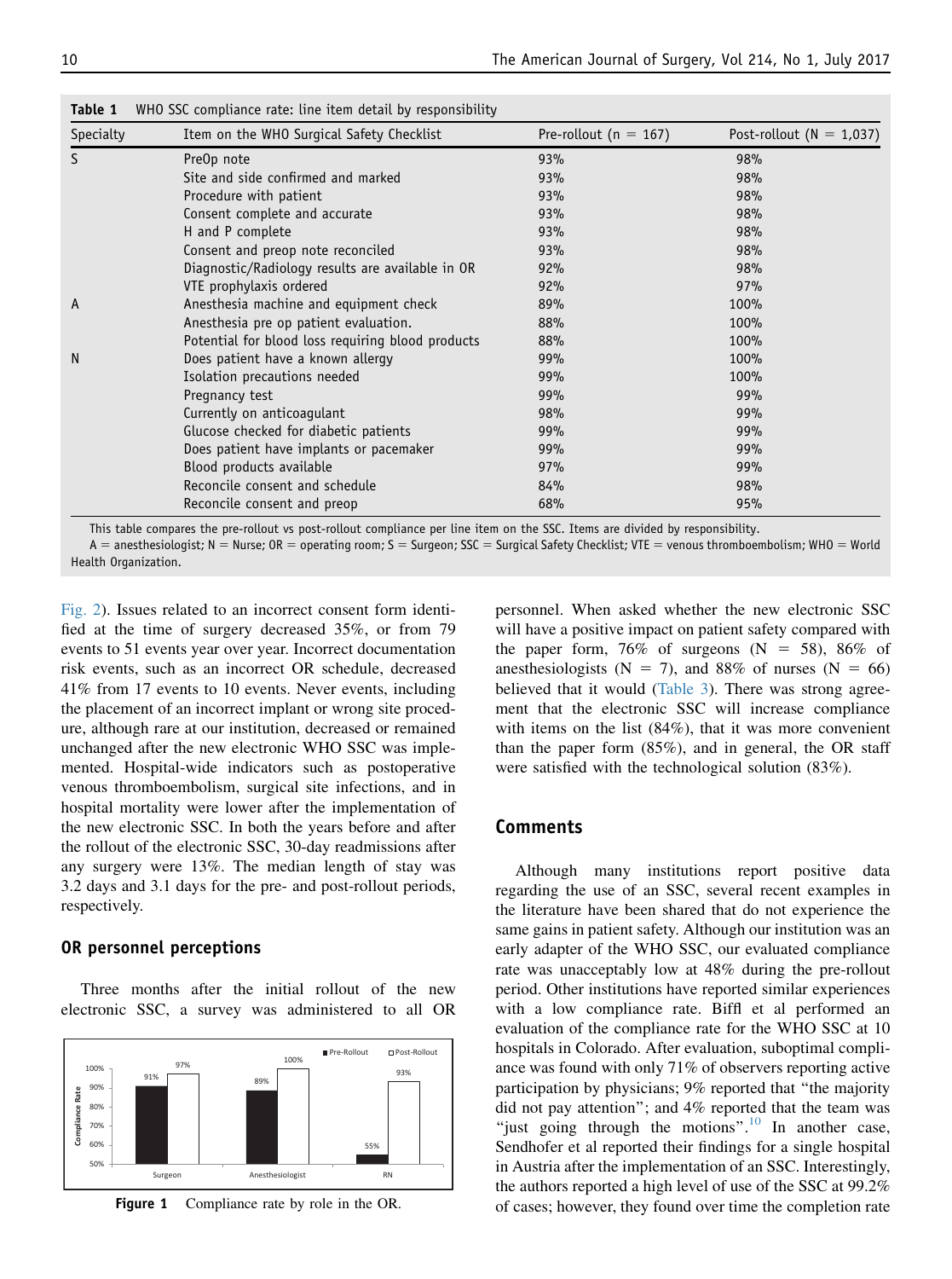|                       | Pre-rollout  |              | Post-rollout |              |
|-----------------------|--------------|--------------|--------------|--------------|
| Specialty             | Compliance n |              | Compliance   | $\mathsf{n}$ |
| Overall compliance    | 47.9%        | 167          | 91.9%        | 1,037        |
| Hospital              |              |              |              |              |
| Hospital#1            | 52.3%        | 44           | 96.5%        | 346          |
| Hospital#2            | 61.9%        | 42           | 96.8%        | 252          |
| Hospital#3            | 29.4%        | 34           | 81.4%        | 204          |
| Hospital#4            | 44.7%        | 47           | 88.9%        | 235          |
| Day of week           |              |              |              |              |
| Monday                | 39.3%        | 28           | 92.7%        | 151          |
| Tuesday               | 53.8%        | 13           | 90.0%        | 200          |
| Wednesday             | 50.0%        | 44           | 93.4%        | 181          |
| Thursday              | 40.5%        | 37           | 92.7%        | 260          |
| Friday                | 53.7%        | 41           | 91.0%        | 245          |
| Case start time       |              |              |              |              |
| 7am-12pm              | 48.6%        | 105          | 92.5%        | 464          |
| 12pm-4pm              | 47.2%        | 53           | 93.6%        | 377          |
| 4pm-7am               | 44.4%        | 9            | 87.2%        | 196          |
| Specialty             |              |              |              |              |
| Anesthesia            | 100.0%       | 4            | 91.7%        | 12           |
| Cardiovascular        | 100.0%       | $\mathbf{1}$ | 90.5%        | 21           |
| General               | 52.2%        | 46           | 89.2%        | 186          |
| Neuro                 | 25.0%        | 8            | 91.2%        | 57           |
| Obstetrics/gynecology | 20.0%        | 10           | 81.1%        | 74           |
| Opthalmology          | 50.0%        | 4            | 92.2%        | 64           |
| Orthopedic            | 39.6%        | 48           | 89.5%        | 181          |
| Otolaryngology        | 83.3%        | 12           | 96.4%        | 56           |
| Plastic               | 50.0%        | 16           | 96.2%        | 26           |
| Thoracic              | 50.0%        | 4            | 100.0%       | 22           |
| Urology               | 50.0%        | 10           | 95.1%        | 123          |
| Vascular              | 25.0%        | 4            | 100.0%       | 15           |
| <b>Other</b>          |              |              | 95.5%        | 200          |

<span id="page-4-0"></span>Table 2 Compliance rate pre-rollout and post-rollout of the electronic WHO SSC

Compliance was defined as 100% completion of all required fields on the WHO Checklist form.

 $SSC =$  Surgical Safety Checklist; WHO = World Health Organization.

decreased from 81.7% to 60.6% and 53.2% during the first year after implementation. The authors suggest that although implementation is critical, constant supervision and leadership is required to maintain compliance and accu-racy.<sup>[9](#page-6-0)</sup> Sparks et al<sup>[11](#page-6-0)</sup> reported similar findings at a tertiary care center in Texas. In their study, completion rates were high for the checklist at 84.5%; however, the authors noted accuracy was poor at 54.1%.

At our institution, after the initial randomized OR observations were performed, several deficiencies were identified with the paper form system. First, when the patient was first brought into the OR, the nurse concurrently had to balance many responsibilities in addition to completing the paper form for the WHO SSC. If an item was unable to be completed before the patient entering the OR, it was often left blank until there was sufficient time, typically resulting in the WHO SSC being completed following the surgery. This method is contrary to the concept as outlined in the WHO guidelines and defeats the purpose of requiring an



Figure 2 Perioperative risk events. This figure compares the number of perioperative risk events in the year before the rollout of the electronic WHO SSC with the year after the rollout of the electronic WHO SSC.

SSC. Another issue was identified pertaining to the logistics of completing the checklist. The OR team is typically located in different physical locations before the patient arriving in the OR. In order for all individuals to successfully complete the paper checklist, this required constant monitoring in the EHR. Owing to these reasons, we believed that integrating the WHO SSC into the EHR would be an ideal solution to improve compliance and ultimately patient safety. The EHR is already an integral part of the natural workflow for all OR personnel; therefore, integrating the WHO SSC into the EHR and autopopulating items seemed logical. This conclusion was also reached by doctors surveyed in a study performed by de Vries et al in the Netherlands. When asked to give suggestions to improve the logistics and content of the SSC, 45% of interviewed physicians suggested integrating the checklist into existing hospital information systems.<sup>15</sup>

In early 2015, a retrospective analysis of 64,981 Michigan patients at 29 hospitals was performed by Reames et  $al<sup>14</sup>$  $al<sup>14</sup>$  $al<sup>14</sup>$  to evaluate the effectiveness of the ''Keystone Surgery Program''. The Keystone Surgery program was implemented in 2008 and consisted of a checklist-based intervention designed to reduce preventable mistakes in the OR. The authors performed a comparative analysis of Michigan hospitals that implemented the Keystone Surgery Program and those that did not. Interestingly, the authors found that the checklist-based quality improvement initiative did not affect rates of adverse surgical outcomes in patients undergoing general surgery at Michigan hospitals. In a separate study, Reames et  $al<sup>8</sup>$  $al<sup>8</sup>$  $al<sup>8</sup>$ investigated the effectiveness of a surgical checklist in 1,002,241 Medicare patients using Medicare claims data for Michigan patients between 2006 and 2011. The authors concluded that the Keystone Surgery Program was not associated with improved outcomes in 30-day mortality, intraoperative complications, reoperations, or readmissions. The authors offer two possible explanations for the unimpressive results of the Keystone Surgery Program. First, adherence to the Surgical Care Improvement Program process measures may not be strongly associated with improved outcomes, or second, that the Surgical Care Improvement Program measures are effective, but implementation of the program was not effective in increasing compliance. We believe that many institutions may lack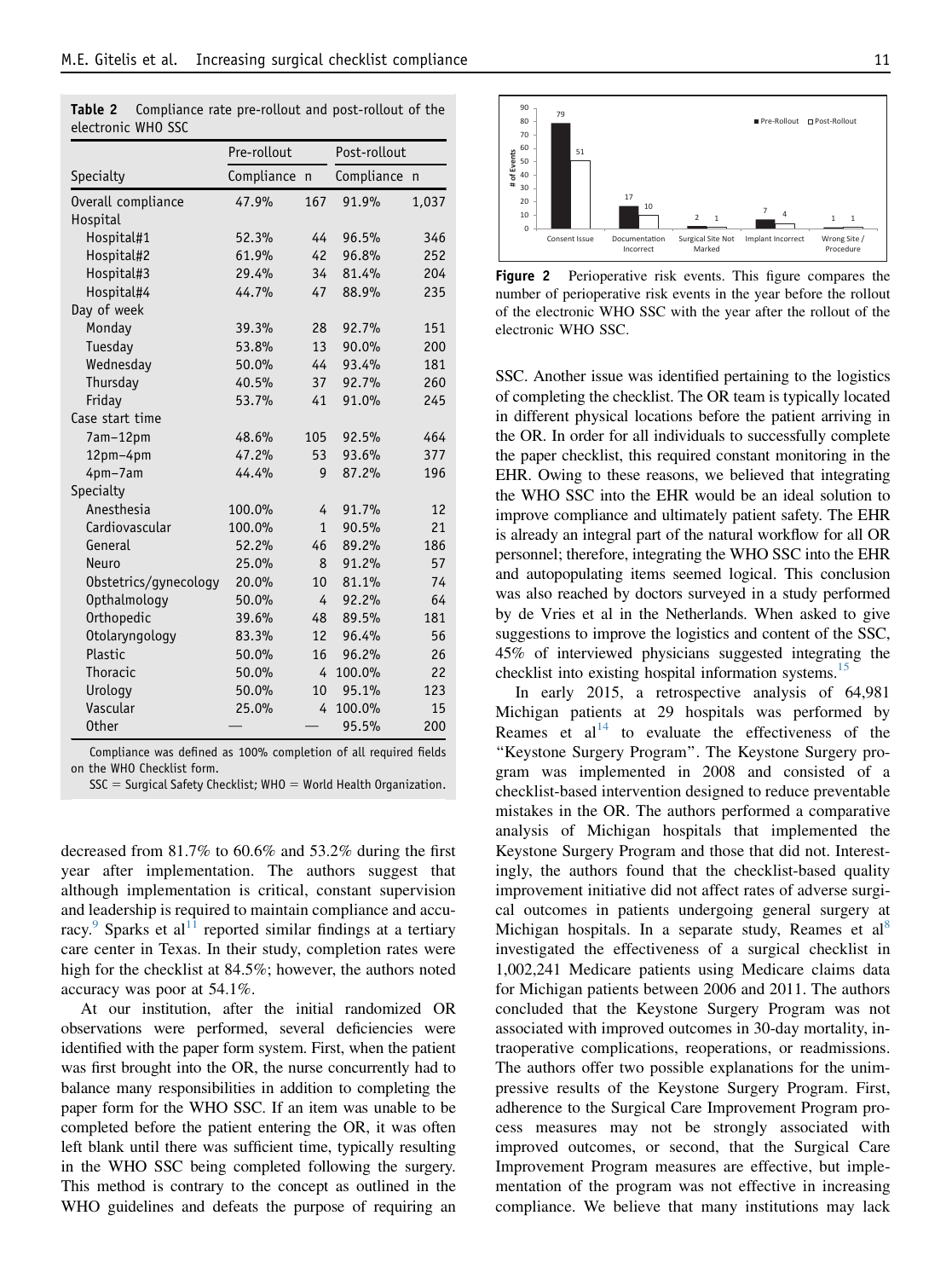| Table 3 Perceptions survey administered to OR personnel                                                                                                        |                                  |     |                                  |     |                                  |      |                                  |     |
|----------------------------------------------------------------------------------------------------------------------------------------------------------------|----------------------------------|-----|----------------------------------|-----|----------------------------------|------|----------------------------------|-----|
|                                                                                                                                                                | Overall $(n = 131)$              |     | Surgeon $(n = 58)$               |     | Anesthesiologist $(n = 7)$       |      | Nurse (n = $66$ )                |     |
| luestion                                                                                                                                                       | form was better<br>No, the paper | Yes | form was better<br>No, the paper | Yes | form was better<br>No, the paper | Yes  | form was better<br>No, the paper | Yes |
| In your opinion, will the electronic version of the WHO                                                                                                        | 18%                              | 82% | 24%                              | 76% | 14%                              | 86%  | 12%                              | 88% |
| WHO Surgical Safety Checklist increase compliance<br>Surgical Safety Checklist increase patient safety?<br>In your opinion, will the electronic version of the | 16%                              | 84% | 22%                              | 78% | 0%                               | 100% | 12%                              | 88% |
| Is the electronic version of the WHO Surgical Safety<br>Checklist more convenient than the paper form?<br>with the items contained on the list?                | 15%                              | 85% | 21%                              | 79% | 0%                               | 100% | 11%                              | 89% |
| electronic WHO Surgical Safety Checklist from the<br>In general, are you happy with the switch to the                                                          | 17%                              | 83% | 28%                              | 72% | 0%                               | 100% | 9%                               | 91% |
| $OR = operating room; WHO = World Health Organization.$<br>paper form?                                                                                         |                                  |     |                                  |     |                                  |      |                                  |     |

<span id="page-5-0"></span>12 The American Journal of Surgery, Vol 214, No 1, July 2017

an adequate implementation strategy but more importantly also have not optimized the workflow required to use an SSC most effectively.

We feel strongly that a sophisticated technological solution may be the best method to improve compliance with the checklist, garner buy-in from OR staff, and to meaningfully improve patient outcomes. We recognize this approach requires many months of planning, a significant investment of time and energy, and an experienced multidisciplinary team; however, in our experience it has resulted in better outcomes than the alternative less integrated approaches. Although this technological approach may not be feasible for every institution, we strongly believe that our positive experience can be replicated at many institutions and are currently drafting a technical paper to be used as a guideline for building a customized SSC into any EHR.

Although our findings are quite positive regarding an electronic SSC, there are several limitations to this study that are important to address. First, as with any study pertaining to hospital wide quality indicators, it is difficult to draw a direct causative effect that the improvements were due to the changes implemented from the electronic WHO SSC alone. Over this same time period for example, there were other quality improvement initiatives ongoing, such as a task force to reduce the incidence of surgical site infections. Another limitation of this study was the inherent limitations in the electronic audit of the EHR too assess compliance. In theory, it is possible for a case to be measured as compliant if the time the patient is documented to enter to OR is incorrect. For instance, if a nurse completes the checklist while the patient is in the OR and already under anesthesia, then afterward registers that the patient entered the OR, this would be displayed as a compliant case. It was for this reason that we performed the second round of randomized OR observations, which demonstrated a compliance rate of 100%. Therefore, we think this risk is minimal; however, a more robust electronic audit may need to be developed.

## Conclusions

Although a vast amount of data suggests that a properly implemented SSC reduces preventable mistakes in the OR, there is little known as to how to implement the checklist most effectively. Many institutions have shared their experience with implementing an SSC, and shortfalls are typically attributed to poor staff buy-in, poor compliance, or a negligible effect on patient outcomes. We hypothesized integrating the WHO SSC into the EHR would significantly increase compliance and ultimately improve patient outcomes. After integration, the overall compliance rate increased from 48% to 92%. Surgeons, anesthesiologists, and nurses all demonstrated a significant increase in compliance. Perioperative risk events were significantly lower following integration.